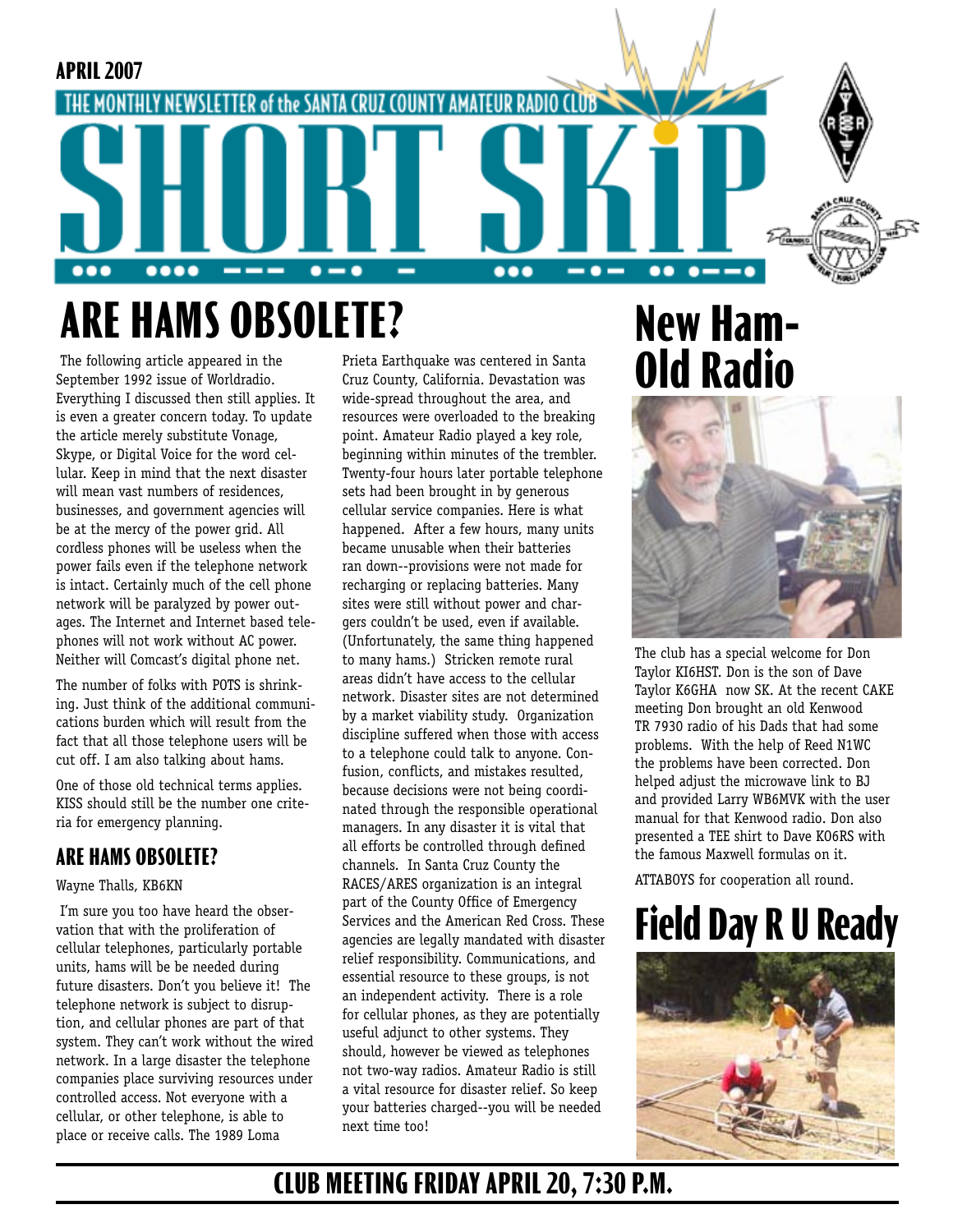# **NEW KID ON THE BLOCK part II**

Well, three plus years have come and gone since the **W6WLS 147.180 VHF** repeater was put on the air, and, to this fine day it still

is, thanks to help, from many. I remember so well how it all came about and

what help was needed. I swore I would not do this again, in fact what I said was "I will most likely never build one of these things again! My head hurts" (see October 2003 Short Skip, front page)

Well, my head got all better and I indeed built another repeater, not nearly as big or powerful as the first, but another none the less. It is the **W6WLS 444.000 UHF** repeater.

Its located in Scotts Valley off of Scotts Valley Dr. to the North end. It covers all of Scotts Valley city limits, and not much more. OK, so what is it all about,

The north area of Scotts Valley, (namely my home) is somewhat shadowed from the W6WLS 147.180 machine, I and a few others were not having any good signal to the main system.

Now there is!!!! **444.000 (+) Pl-94.8** This is linked to the W6WLS 147.180 full time, and can even be linked to other machines like K6B| or WR6AOK.



And speaking of links, it has come to my attention that some folks haven't heard what all has transpired during the three years, and there has been plenty.

For starters, "The Boss of The Bay" W6WLS VHF/UHF, has joined forces to master the air waves of the Monterey Bay Area with "The Big Dogs" "W6MOW" UHF 1 and 2. (sounds like a top 40 radio station promo from the 1970's doesn't it ??) Hear is what there is::

W6MOW-1 located in the Monterey area on

# **K6BJ Email Reflector Protocols**

*Because there has been controversy about what is and what is not appropriate email for posting on the K6BJ email list, often called the club email reflector, the SCCARC Board has adopted by majority vote the policy shown below that was drafted by Ron, W6WO, one of our Board members. Remember it is up to everyone use there own discretion in deciding what emails to send via the email reflector. We should all try not discourage anyone sending emails or remaining a recipent of emails sent via the club reflector.*

*Thank you.*

*—Chris, KG6DOZ, SCCARC President* 

### *Background*

Occasionally the Board hears concerns about the content and amount of messages delivered to members via the K6BJ group email service. Kamal KA6MAL provides this amenity for all amateurs but expects the SCCARC community to determine what uses are, and are not, acceptable. Your Board of Directors is expected to facilitate exchange of information and to make necessary rules and regulations. The Board, with the intent of improving the way our valuable group email facility benefits users, has approved the following guidelines.

Mt. Toro **443.600 (+) pl-110.9**  W6MOW-2 located in the Santa Cruz Mountains above Ben Lomond **441.900 (+) pl-123**

W6MOW-3 located in the Santa Cruz Mountains above Ben Lomond **927.925 (-) pl-123**

W6WLS-1 located in the Santa Cruz Mountains above Ben Lomond **147.180 (+) pl-94.8**

W6WLS-2 located in the North End of



### *Etiquette*

This means being considerate and respectful of other users. For example a topic initially transmitted (one-to-many) to the email reflector may find the volume of its reply messages growing substantially. In consideration of others, the topic originator can transition further discussion from the whole club email reflector list to a subset of those most interested. To assist users in filtering uninteresting topics, considerate originators and participants will clearly describe their message content in the subject line of each message.

### *Content*

Guidelines for acceptable content are the same as over the airwaves on our ham bands ie, any subject that meets FCC restrictions. Though the email reflector's intended focus is our Santa Cruz County Amateur Radio Club community, content is not limited to any notion of what is, or is not, "Ham Radio". Occasional offers of products and services likely to be of interest to members are permitted. Sensitive subjects such as sex, religion, race, and politics are best avoided on the email reflector. Tolerant users accept that some topics will hold little or no interest for them. Profane language and flaming are not appropriate on the club email reflector at any time.



Scotts Valley in Scotts Valley **440.000 (+) pl-94.8**

All these work together to give the user the best option to be heard no matter where you are in the entire Monterey Bay Area, all in all, the system has proven to be very useful during events in our towns or around the bay, 24/7.

Give these a try and any questions call or write W6WLS@aol.com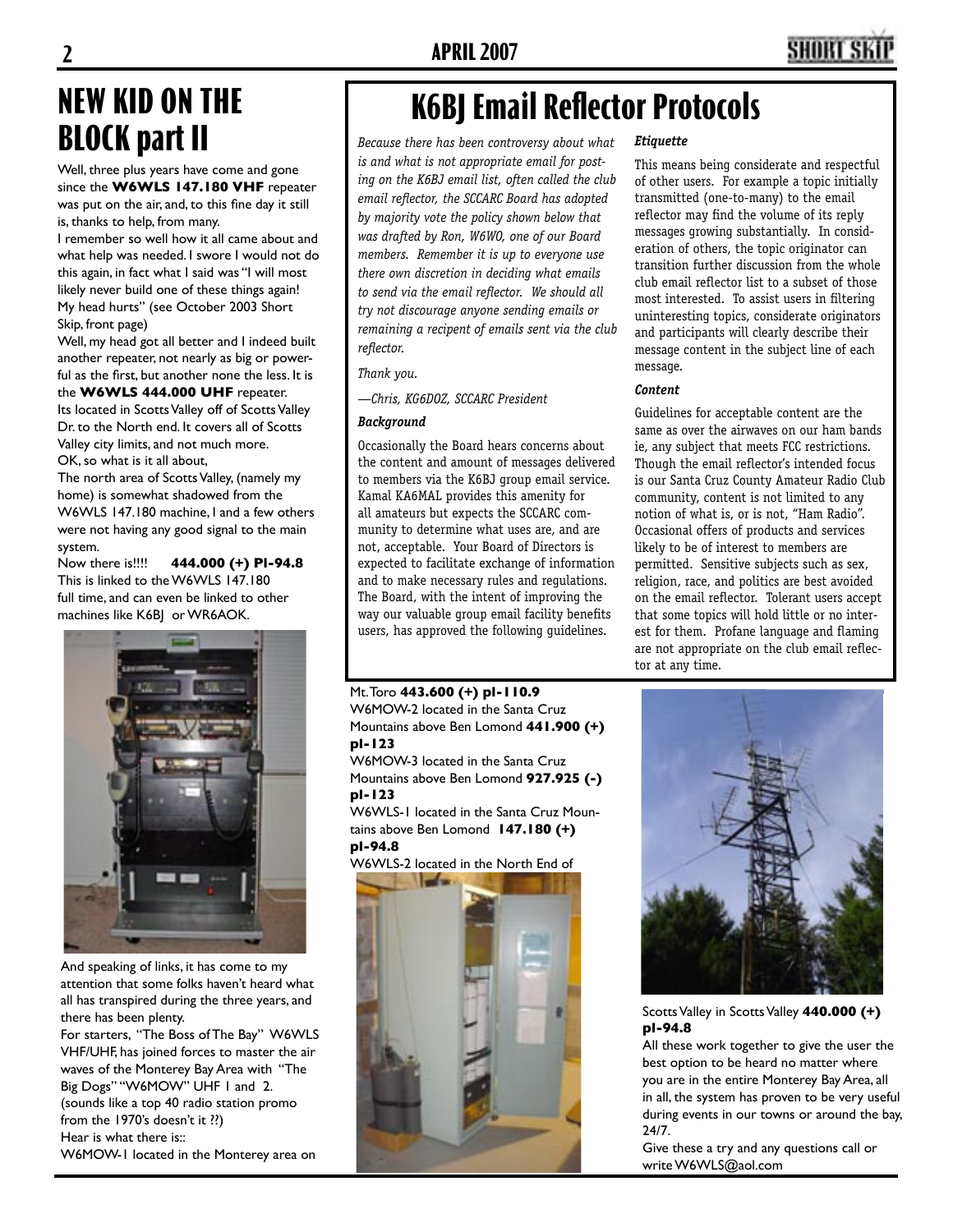# **2 APRIL 2007 3**

# By Art Lee WF6P **HATTER**

Donna, AB6XJ, and I just returned from being sworn in as Emergency Communicators. The ceremony took place in the County Communications Center after a relaxing time meeting and chatting with fellow ham communicators. About a dozen of us had our photos taken, then lined up against one wall for the actual swearing in. "Twas" exciting, sorta like when I enlisted in the Navy in San Francisco and obligated myself for six years. Cap, KE6AFE, met all of us in the parking lot and escorted us to the Comm Center. Although I had been there before (we used to give our Volunteer Exams in a conference room), this was the first time I had a short tour of the premises. While in the ham operators' room, I had a nice VHF QSO with Jim, N6MED. The room was well laid out and should be comfortable during a disaster.

Talked to Bob Boscarelli, W6TQP, about his adventures hunting (and finding) dinosaur bones in Wyoming. I remembered that while he was in the U.S. Marine Corps, he worked on the same aircraft I did -- the Chance-Vaught F8U Crusader and F4B Phantom fighters. Bob was an electronics technician.

Oh, and a big thanks to Cap for his work in setting this up.

I was saddened by the news that Royce Krilanovich, AC6Z, is a SK. Years ago, Royce played the bass fiddle in my little band "all hams". Norm Peterson, N6DAC, (SK) on piano, me on organ, Don McCalson, ex-ham, on sax and once, Sal Basile, N6WSR, on trombone. After I put up my beam, Royce, who taught Construction Technology at Cabrillo, advised me to strengthen my tower support by extending 2"x8" struts into my attic. When I was working on my Extra class license, Royce would get on the air, nightly, sending CW. As my speed grew closer to 20 wpm, I urged him to increase his sending speed. I

# **Strange Lights in Capitola**



Strange Lights seen in Capitola. During the recent visit by David WN5Y from TEXAS he told me about a mixer he was using that employed blue LEDs instead of normal diodes. David referred me to the US Patent 6,111,452 that defines one of their advantages as producing very low IMD products. So we nipped down to Radio Shack and bought their entire stock and set up a test on my bench. Well it turns out that the amount of LO power required increases

can't, he said, "I'm using a computer and I can't type that fast."

I received a card from Ron, KD6BD, and Miggles, N6FAC. They are moving to Sequim, WA. It is nice country up there. I have their new address if anyone wants to contact them. Rich Hanset, KI6EH, and XYL Lee, KC6BML , have moved to Discovery Bay. Their new QTH is equipped with a dock for their cruiser, "Seaweed."

Roy Brayshaw, KF6KVD, called me for information about renewing his license over the internet. He had to follow the not-too-easy instructions to change his address, obtain his FSN number, provide a password, then renew. I'm sure he was successful. It's amazing to think how quickly ten years can go by when you are having fun.

with frequency and was beyond what I have from any of my generators until the frequency was reduced to 1 MHz. We could then see the sideband and harmonic products on a SA. They were not too impressive and the conversion loss was about 10dB. We ran out of time and were unable to conduct any two-tone tests. So bottom line is we had nothing more than a fun afternoon but then if your not having fun with ham radio what are you doing ?

—Ron W6WO

# **Honorary Life Memberships**

The Board of Directors of the Santa Cruz County Amateur Radio Club has awarded honorary life memberships in the Club to two individuals who have made outstanding contributions to the Club: Ron Baldwin, K6EXT, for consistently maintaining the highest standards in producing Short Skip and helping to maintain the Club's web site over many years, and Kamal Mostafa, KA6MAL, for providing and maintaining the server for the Club's web site as well as email reflector and email forwarding.

—Chris Angelos, KG6DOZ, SCCARC President